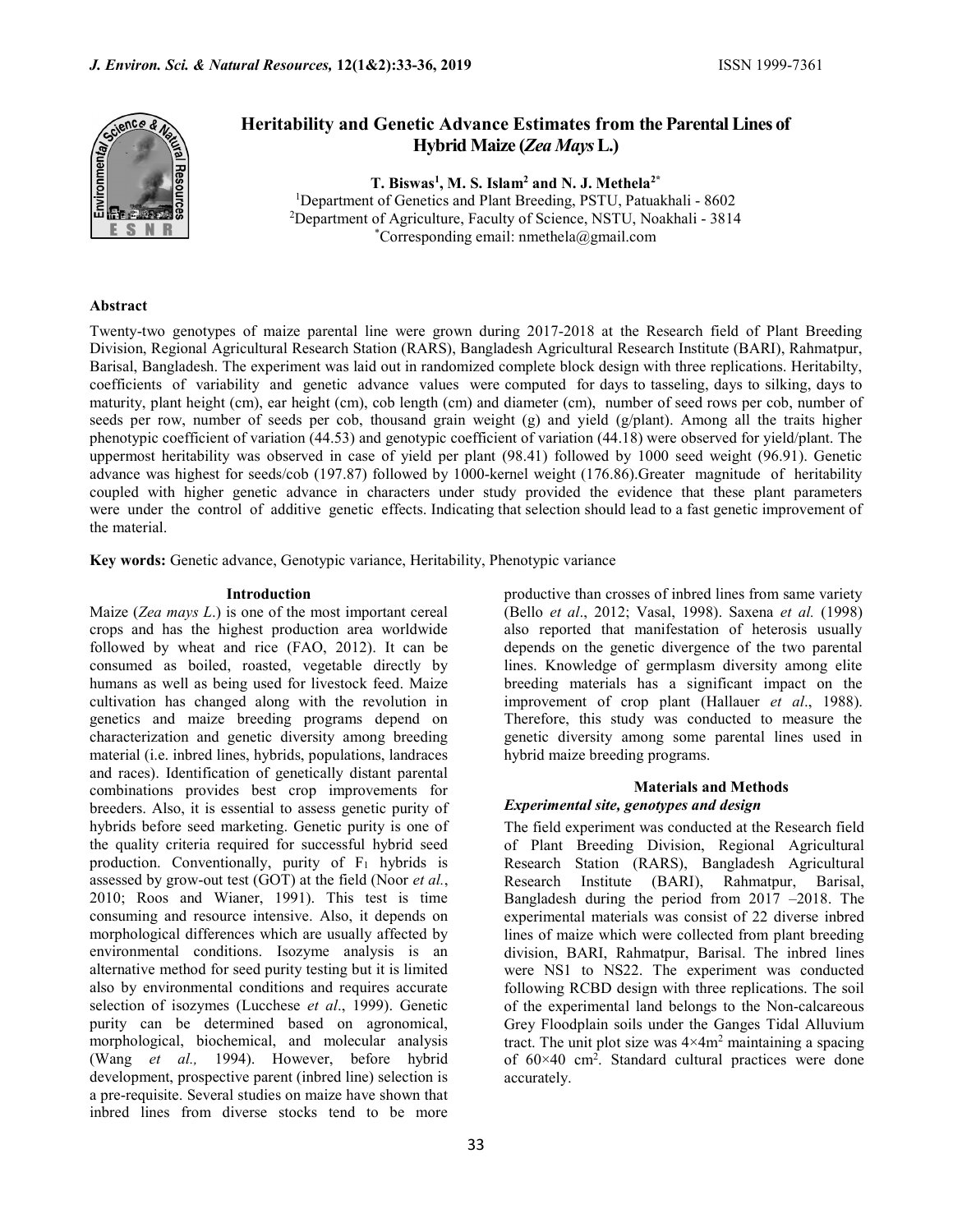#### Data Collection

Data were recorded for all studied characters on yield contributing traits viz. Days to tasseling, days to silking, days to maturity, plant height (cm), ear height (cm), cob length (cm) and diameter (cm), number of seed rows per cob, number of seeds per row, number of seeds per cob, thousand grain weight (g) and yield (g/plant).

## Estimation of genotypic and phenotypic variances

Genotypic and phenotypic variances were estimated according to the formula given by Johnson et al. (1955). Genotypic variance,  $a^2$  $\frac{2}{g} = \frac{GMS-EMS}{r}$  $\frac{v_{\text{EMS}}}{r}$  Where, GMS = genotypic mean square,  $EMS = error$  mean square,  $r =$ replication no.

Phenotypic variance,  $\sigma_{ph}^2 = \sigma_g^2 + \text{EMS}$ 

## Estimation of genotypic co-efficient of variation (GCV) and phenotypic co-efficient of variation (PCV)

Genotypic and phenotypic co-efficient of variation were estimated according to Burton (1952) and Singh and Chaudhury (1985), respectively.

$$
\text{GCV}(\%) = \frac{\sqrt{\sigma_{\rm g}^2}}{\bar{x}} \times 100 \quad \text{and} \quad \text{PCV}(\%) = \frac{\sqrt{\sigma_{\rm ph}^2}}{\bar{x}} \times 100
$$

Where,  $\sigma_{g}^{2}$  Genotypic variance,  $\sigma_{ph}^{2}$  Phenotypic variance and  $\bar{x}$ = Population mean

#### **Results**

Genotypic variances, phenotypic variances, heritability, genotypic co-efficient of variation (GCV), phenotypic co-efficient of variation (PCV), genetic advance and genetic advance (GA) as percent of mean (GA %) for all the yield contributing traits are presented in Table 1. The Phenotypic variance  $(\delta^2 p)$  was greater than genotypic variance  $(\delta^2 g)$  for all the traits. Among the traits yield/plant exhibited high estimates of GCV (44.18%), PCV (44.53%), highest value of genetic advance in percentage (90.28%) and highest heritability (98.41%).On the other hand highest genetic advance (197.87) was observed in seeds/cob.

#### Days to tasselling, silking and maturity

The days to tasselling of phenotypic variance  $(\delta^2 p)$  and genotypic variance  $(\delta^2 g)$  was 3.38.and 1.56. Whereas days to silking of phenotypic variance  $(\delta^2 p)$  and genotypic variance  $(\delta^2 g)$  was 3.31.and 1.56. Similarly, days to maturity of phenotypic variance  $(\delta^2 p)$  and genotypic variance  $(\delta^2 g)$  was 3.03.and 1.49. The heritability of days to tasselling was 21.13 and the genetic advance was 1.47, heritability of days to silking was 22.10 and the genetic advance was 1.51 and days to maturity of heritability was24.30 and the genetic advance was 2.26.

#### Plant height, ear height, cob length and diameter

The plant height of Phenotypic variance  $(\delta^2 p)$  and Genotypic variance  $(\delta^2 g)$  was 14.27and 13.62and ear height of Phenotypic variance  $(\delta^2 p)$  and Genotypic variance  $(\delta^2 g)$  was 22.55 and 22.05. The heritability of plant height was 91.09 and the genetic advance was 44.85 and ear height of heritability was 95.60 and the genetic advance was 33.02. The Phenotypic variance  $(\delta^2 p)$  was greater than genotypic variance  $(\delta^2 g)$ . The cob length of phenotypic variance  $(\delta^2 p)$  and genotypic variance  $(\delta^2 g)$  was 13.10 and 12.07 and cob diameter of phenotypic variance  $(\delta^2 p)$  and genotypic variance  $(\delta^2 g)$ was 13.41 and 11.95. The heritability of cob length was 84.97 and the genetic advance was 3.42. On the other hand, cob diameter of heritability was 79.46 and the genetic advance was 0.85.

#### Number of rows/ cob and seeds/ cob

The number of rows/cob of phenotypic variance  $(\delta^2 p)$ and genotypic variance  $(\delta^2 g)$  was 13.54 and 12.12. In case of seeds/cob of phenotypic variance  $(\delta^2 p)$  and genotypic variance  $(\delta^2 g)$  was 30.06 and 28.87. The heritability of no. of rows/cob was 80.05 and the genetic advance was 2.91 seeds/cob heritability was 92.26 and the genetic advance was 197.87.

# 1000 seeds weight and yield/plant

The 1000 seeds weight of phenotypic variance  $(\delta^2 p)$  and genotypic variance  $(\delta^2 g)$  was 30.05 and 29.59. Likewise, the yield/plant of phenotypic variance  $(\delta^2 p)$  and genotypic variance  $(\delta^2 g)$  was 44.53 and 44.18. The Phenotypic variance  $(\delta^2 p)$  was also greater than genotypic variance ( $\delta^2$ g). The heritability of 1000 seeds weight was96.91 and the genetic advance was 176.86. On contrary, heritability of yield/plant was 98.41and the genetic advance was 80.84.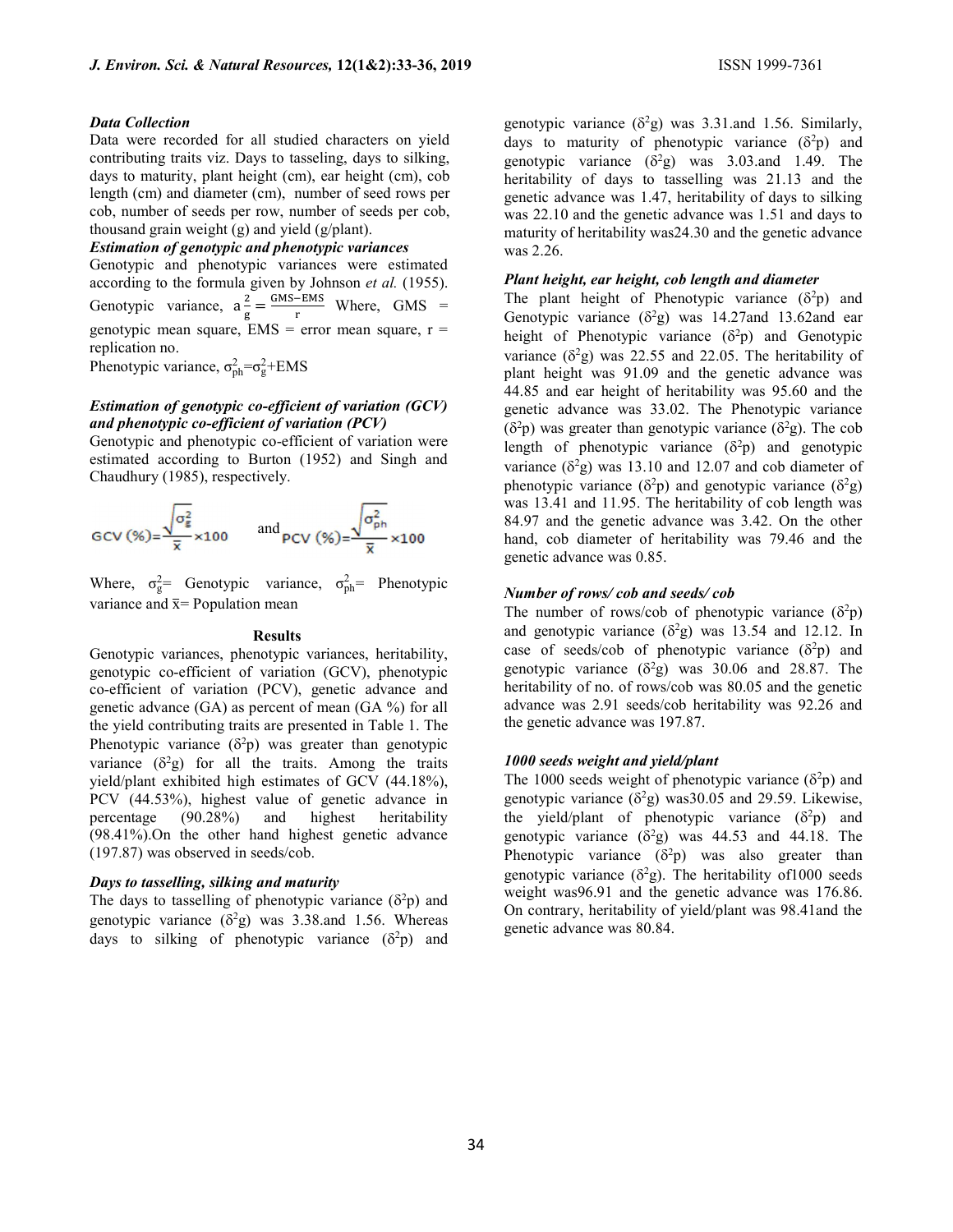| SL.<br>No.     | <b>Characters</b>  | Phenotypic<br>variance $(\delta^2 p)$ | Genotypic<br>variance $(\delta^2 g)$ | <b>PCV</b> | <b>GCV</b> | <b>Heritability</b> | <b>GA</b> |
|----------------|--------------------|---------------------------------------|--------------------------------------|------------|------------|---------------------|-----------|
| $\mathbf{1}$   | Days to tasselling | 10.92                                 | 2.31                                 | 3.38       | 1.56       | 21.13               | 1.44      |
| $\mathbf{2}$   | Days to silking    | 10.96                                 | 2.42                                 | 3.31       | 1.56       | 22.10               | 1.51      |
| $\mathbf{3}$   | Days to maturity   | 20.31                                 | 4.94                                 | 3.03       | 1.49       | 24.30               | 2.26      |
| $\overline{4}$ | Plant height (cm)  | 571.30                                | 520.39                               | 14.27      | 13.62      | 91.09               | 44.85     |
| $\overline{5}$ | Ear height (cm)    | 281.15                                | 268.79                               | 22.55      | 22.05      | 95.60               | 33.02     |
| 6              | Cob length (cm)    | 3.81                                  | 3.24                                 | 13.10      | 12.07      | 84.97               | 3.42      |
| 7              | Shelling           | 123.67                                | 113.19                               | 14.07      | 13.46      | 91.53               | 20.97     |
| 8              | Cob diameter (cm)  | 0.27                                  | 0.22                                 | 13.41      | 11.95      | 79.46               | 0.85      |
| 9              | No of rows/cob     | 3.11                                  | 2.49                                 | 13.54      | 12.12      | 80.05               | 2.91      |
| 10             | Seeds/cob          | 10839.80                              | 10000.35                             | 30.06      | 28.87      | 92.26               | 197.87    |
| 11             | $1000$ seeds wt(g) | 7848.34                               | 7606.10                              | 30.05      | 29.59      | 96.91               | 176.86    |
| 12             | Yield (g/ plant)   | 1590.25                               | 1564.90                              | 44.53      | 44.18      | 98.41               | 80.84     |

Table 1. Estimation of genetic parameters for yield attributes of 22 inbred maize lines

#### Discussion

The estimates of genotypic coefficient of variation (GCV) reflect the total amount of genotypic variability. Since most of the economic characters (grain yield) are complex in inheritance and are greatly influenced by several genes interacting with various environmental conditions, the study of phenotypic coefficient of variation (PCV) and genotypic coefficient of variation (GCV) was not only useful for comparing the relative amount of phenotypic and genotypic variations among different traits but also very useful to estimate the scope for improvement by selection. Table 1 indicated that for all traits PCV were higher than GCV. However, the differences between genotypic and phenotypic coefficient of variation indicated the environmental influence.

Heritability estimates was of tremendous significance to the breeder, as its magnitude indicates the accuracy with which a genotype can be recognized by its phenotypic expression. Almost all traits studied here showed high heritability (Table 1). High heritability for ear length and 1000-kernel weight was also recorded by Noor et al. (2010). Aminu and Izge (2012) studied high heritability for plant height and yield/plant. Very high heritability (above 90%) was observed for plant height, ear height, number of kernels/ear, 1000-kernel weight and yield/plant by Bello et al. (2012) and Anshuman et al. (2013). Character exhibiting high heritability may not necessarily give high genetic advance. Johnson et al. (1955) showed high heritability should be accompanied by high genetic advance to arrive at more reliable conclusion. Bello et al. (2012) recorded higher genetic advance for plant height, number of kernels/ear and yield/plant. In the present study high heritability was found for the trait yield/ plant and high genetic advance was found seeds/cob which indicated the preponderance of additive gene action for the expression of these traits which was fixable in subsequent generations. The author

suggested that these parameters were under the control of additive genetic effects. Sumathi et al. (2005) also suggested that these parameters could be manipulated according to requirements, and worthwhile improvement could be achieved through selection. However, high heritability and low genetic advance were observed for ear height, ear length and ear diameter which may be attributed to non-additive gene action governing these traits, and these characters could be improved through the use of hybridization and hybrid vigor.

Maize plant height, yield/plant, number of seeds/cob, 1000 seed weight can be improved by selection, as these characters exhibited high genotypic and phenotypic coefficient of variations along with high heritability and genetic advance. Cob length, ear height and cob diameter had high heritability but the genetic coefficient of variations was low. This indicated that though, the character was highly heritable, its improvement through early generation selection may not give the desired results. Effective selection for superior genotypes was possible considering yield/plant, number of seeds/cob, 1000 seed weight, plant height and ear height can be used as target traits to improve maize grain yield.

In the present study high heritability was found for the trait yield/ plant and high genetic advance was found seeds/cob which indicated the preponderance of additive gene action for the expression of these traits which was fixable in subsequent generations. However, high heritability and low genetic advance were observed for ear height, ear length and ear diameter which may be attributed to non-additive gene action governing these traits, and these characters could be improved through the use of hybridization and hybrid vigor.

#### Conclusion

Above all the circumstances it can be concluded that among all the traits higher phenotypic coefficient of variation and genotypic coefficient of variation were